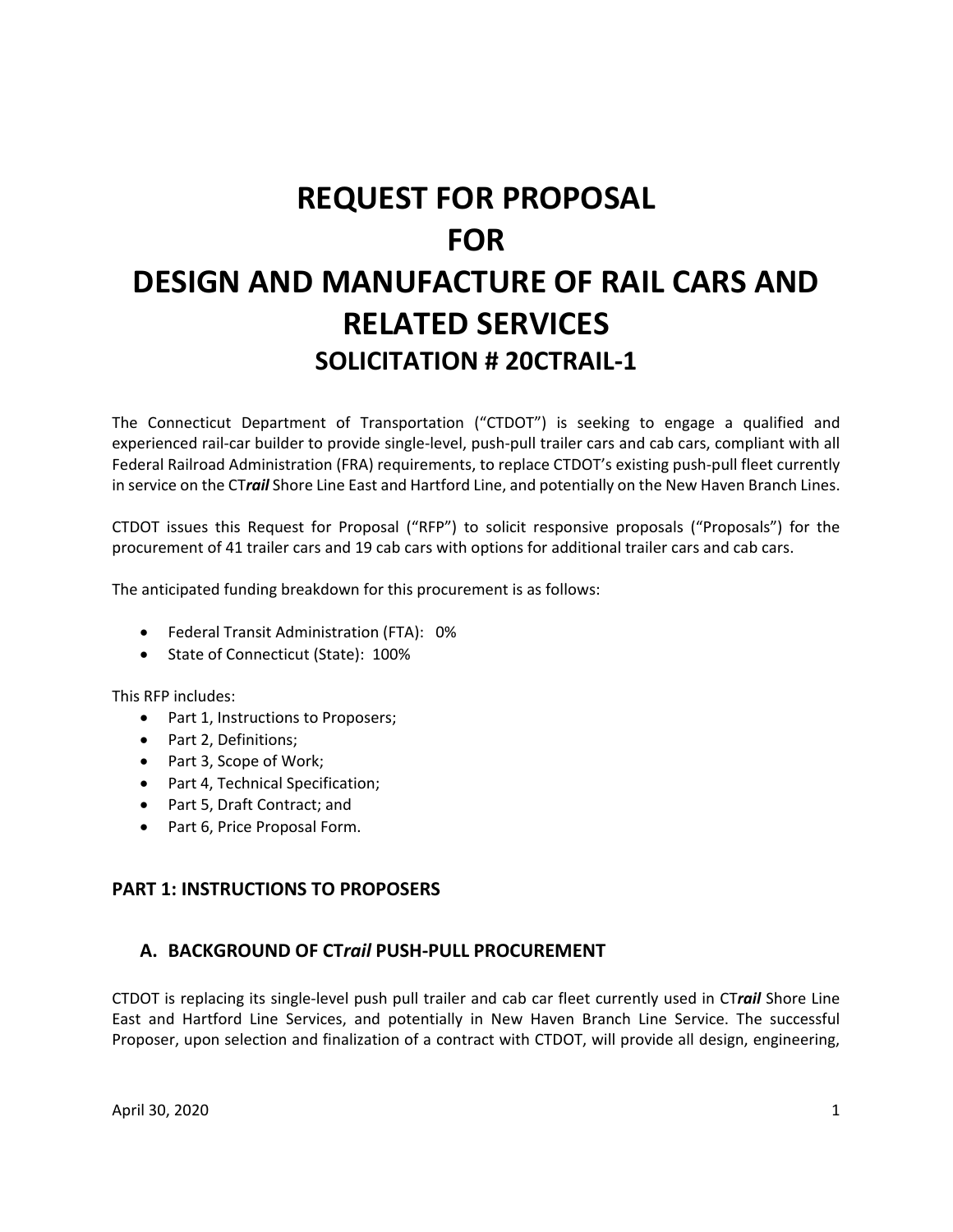manufacturing, testing, commissioning, delivery, warranty, training, and all other services necessary, and all spare parts, tools, diagnostics, and test equipment, all as more particularly described in this RFP.

# **B. RFP SCHEDULE AND SUBMITTAL DEADLINES**

The schedule and submittal deadlines are set forth below in Table 1. CTDOT, at its sole discretion, reserves the right to modify the schedule and any submittal deadlines at any time by issuing an Addendum to the RFP.

| Release of RFP                          | April 30, 2020               |
|-----------------------------------------|------------------------------|
| Pre-Proposal Videoconference            | June 12, 2020                |
| Receipt of Questions (Round #1)         | July 10, 2020                |
| Answers to Questions posted as Addendum | August 7, 2020               |
| Receipt of Questions (Round #2)         | August 28, 2020              |
| Answers to Questions posted as Addendum | September 18, 2020           |
| Proposal Due Date                       | October 16, 2020             |
| Notice to Proceed (NTP)                 | On or about January 15, 2021 |

#### **Table 1: RFP Schedule and Submittal Deadlines**

### **C. RFP QUESTIONS & ANSWERS, PROCESS INQUIRIES, AND ADDENDA**

- 1. Questions regarding the RFP will be accepted in two rounds. The first round of questions must be submitted no later than 5 p.m. Eastern Daylight Time ("EDT") on July 10, 2020, via email to CTDOT's point of contact, Marci Petterson, Supervising Rail Officer, Connecticut Department of Transportation, Office of Rail, by email at dot.trains@ct.gov. CTDOT will issue answers to all questions, by way of Biznet, the State's contracting web portal at https://biznet.ct.gov, in the form of an Addendum to the RFP, by August 7, 2020, which will be publicly available.
- 2. The second round of questions must be submitted no later than 5 p.m. Eastern Daylight Time ("EDT") on August 28, 2020 following the process outlined above for the first round of questions. Except as may otherwise be determined by CTDOT, no questions may be submitted to CTDOT after this deadline. CTDOT will issue answers to questions in the form of an Addendum to the RFP by September 18, 2020.
- 3. General inquiries regarding the RFP process shall be directed to Marci Petterson, by email at dot.trains@ct.gov or phone at (203) 497‐3376, and to no other CTDOT staff.
- 4. CTDOT reserves the right to make revisions to the RFP and will issue any such revisions to the prospective Proposers by way of an Addendum posted to Biznet.
- 5. All RFP documents and any reference materials provided by CTDOT will be posted to Biznet and publicly available.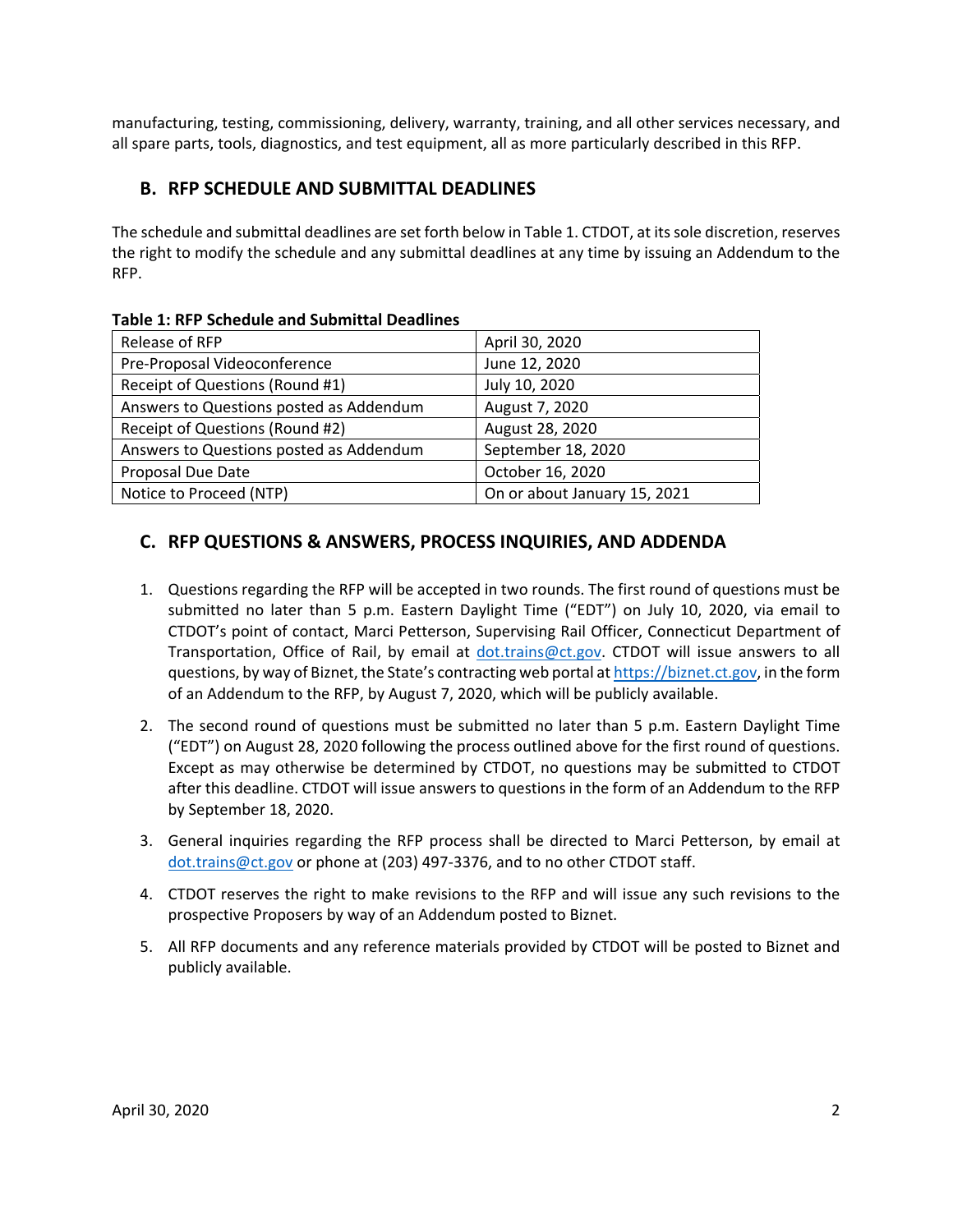### **D. MANDATORY MEETING FOR PROSPECTIVE PROPOSERS**

CTDOT will hold a **mandatory**  online meeting for prospective Proposers, which will be a mandatory prerequisite for submitting a Proposal. The meeting will be held at 2 p.m. EDT on June 12, 2020.

Prospective Proposers **must** register for the meeting via email to dot.trains@ct.gov by June 5, 2020 at 3 p.m. EDT. At least one (1) person or designated representative from a prospective Proposer shall be in attendance for the duration of this meeting. **Failure to attend the mandatory meeting shall disqualify the prospective Proposer from further participation in the RFP process.** 

# **E. DELIVERY OF PROPOSAL**

Proposers shall submit:

- a. One (1) original and nine (9) copies of the Proposal (including one (1) original and two (2) copies of the completed Price Proposal Form pursuant to Section F.7 below), which shall all be placed in a sealed box or envelope upon which Solicitation #20CTRAIL‐1, RFP title, and the name and address of Proposer's firm shall appear; and
- b. One (1) electronic (.pdf) copy via USB flash drive.

The electronic copy via USB flash drive and ten (10) copies, original and nine (9) copies, of the Proposals shall be delivered via courier (e.g., UPS, FedEx) or hand delivery addressed as follows:

Rail Administrator c/o Maria Rougeot CT Department of Transportation Office of Rail 4 Brewery Street New Haven, CT 06511

Proposals must be received by CTDOT in both paper and electronic formats, as set forth above, no later than the submittal deadline of October 16, 2020 at 3:00 p.m. EDT, in order to be considered.

### **F. PROPOSAL REQUIREMENTS**

Proposals must not exceed five hundred (500) standard one‐sided pages in length and must be typewritten in 12‐point minimum font, and include the following information, in the following order, and structure.

- 1. Cover Letter. The cover letter shall include:
	- a. Name, title, address, email address, and telephone number(s) for:
		- i. One (1) or more individual(s) with authority to negotiate and contractually bind Proposer; and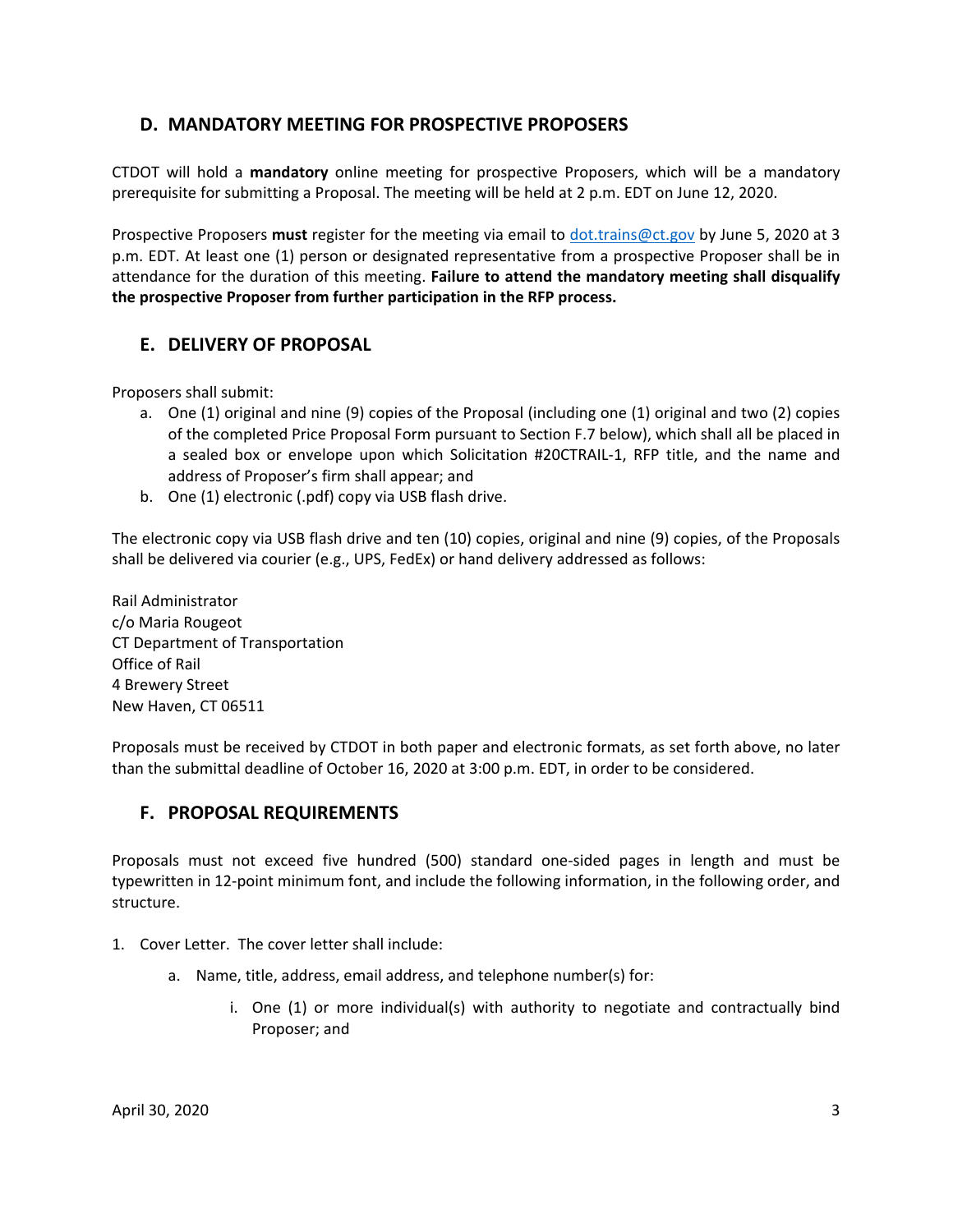- ii. One (1) individual designated by Proposer as the point of contact for CTDOT, including, but not limited to, for receipt via email or other electronic means of communication of any Addendum issued by CTDOT and for clarifications as to information provided in the Proposal.
- b. Identification of Proposer entity. If a corporation, partnership, or limited liability company registered with the Connecticut Secretary of the State ("SOTS") at the time of submitting a Proposal, Proposer must submit a current corporate, partnership, or company record print‐ out from the SOTS (which will **not** count toward the page limitation). Please note that the selected Proposer will be required to be registered with the SOTS as of the date Proposer executes its Contract with CTDOT.
- c. Signature by an official authorized to bind Proposer.
- 2. Technical Proposal. The technical proposal shall provide details on Proposer's technical solution. The technical proposal shall include, but not be limited to, detailed descriptions of the following:
	- a. Vehicle general arrangement, both exterior and interior, the number and types of doorways, and how the design complies with the Technical Specification (Part 4 of the RFP);
	- b. Carbody structure and the proposed materials to be used;
	- c. Cab front mask with conceptual views and details about the proposed materials to be used, proposed connection to the carbody structure, and ease of replacement;
	- d. Proposed trucks with respect to type of manufacture (cast/fabricated) and axle bearing configuration;
	- e. Friction brake system's control and pneumatic system for each proposed supplier;
	- f. Doors and door control system for each proposed supplier;
	- g. General car layout of each type of vehicle identified in the Technical Specification, i.e., the cab cars and trailer cars, with emphasis on equipment lockers and seating areas;
	- h. Vehicle passenger capacity (in both number of seats and passenger standing area) for each type of vehicle as described in the Technical Specification;
	- i. Description of the mobilization plan;
	- j. Description of the approach for conducting the tests required pursuant to the Technical Specification and for incorporating FRA requirements for on-track qualification and service testing;
	- k. Description of how the Proposer will control the configuration of software and how this configuration control will be applied to installed equipment and parts;
	- l. Compliance Matrix. Proposer shall submit a proposed compliance matrix with respect to the Technical Specification, confirming compliance or stating exception to each component of the Technical Specification. With respect to any stated exceptions, Proposer shall state the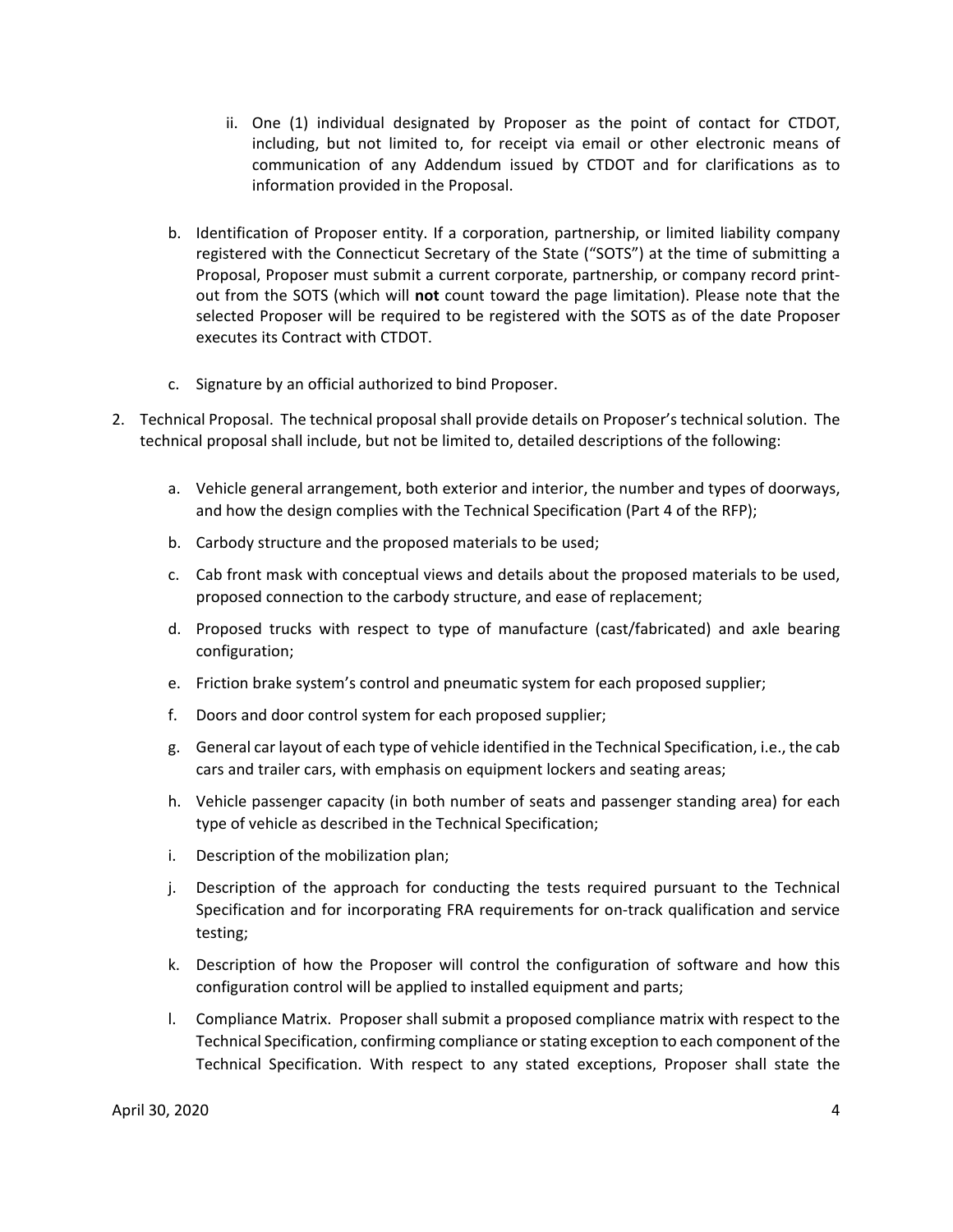reason(s) for any Proposer's exceptions and describe the compatibility and interchangeability of Proposer's proposed substitution with existing equipment and components.

- m. A list, of both mandatory and recommended spare parts.
- n. Description of all add‐on components as outlined in the Technical Specification.
- o. Post‐Warranty Service and Support: Proposer shall submit a separate technical proposal for all requirements described in RFP Part 3 (Scope of Work) Section 12: Post‐Warranty Service and Support (Option 5). The proposal shall include a detailed narrative on the Proposer's approach to the requirements listed in the Scope of Work. All material is to be furnished in accordance with the Technical Specification.
- 3. Project Schedule. The project schedule shall provide details on Proposer's suggested schedule. The project schedule shall include, but not be limited to, detailed descriptions of the following:
	- a. Description of Proposer's planned approach and sequencing for cab and trailer car delivery; and
	- b. Proposed delivery dates.
- 4. Written description of Proposer's successful experience manufacturing FRA‐compliant passenger rail cars, including, without limitation:
	- a. Within the last five (5) years, specifically identifying any contracts for push-pull trailer/cab type equipment;
	- b. The entity for whom the rail cars were manufactured, and the total quantities delivered;
	- c. The locations and descriptions of the manufacturing facility(ies) where the abovementioned rail cars were manufactured; and,
	- d. The location(s) and description of the facility(ies) where proposing the work specified in this RFP will be performed.
- 5. Program management plan ("PMP"). Proposer's PMP shall contain, but not be limited to, the following:
	- a. Critical Path Method (CPM) schedule in accordance with the Technical Specification. Proposer's CPM schedule shall include key events, including, but not limited to start of the design review program, and pilot and production car testing, production capacity, delivery and acceptance;
	- b. Proposer's organizational chart providing a definition of personnel responsibilities;
	- c. Proposer's organization chart providing a definition of personnel responsibilities and identifying key personnel;
	- d. Resumes for all key personnel listed, including appropriate subcontractor personnel;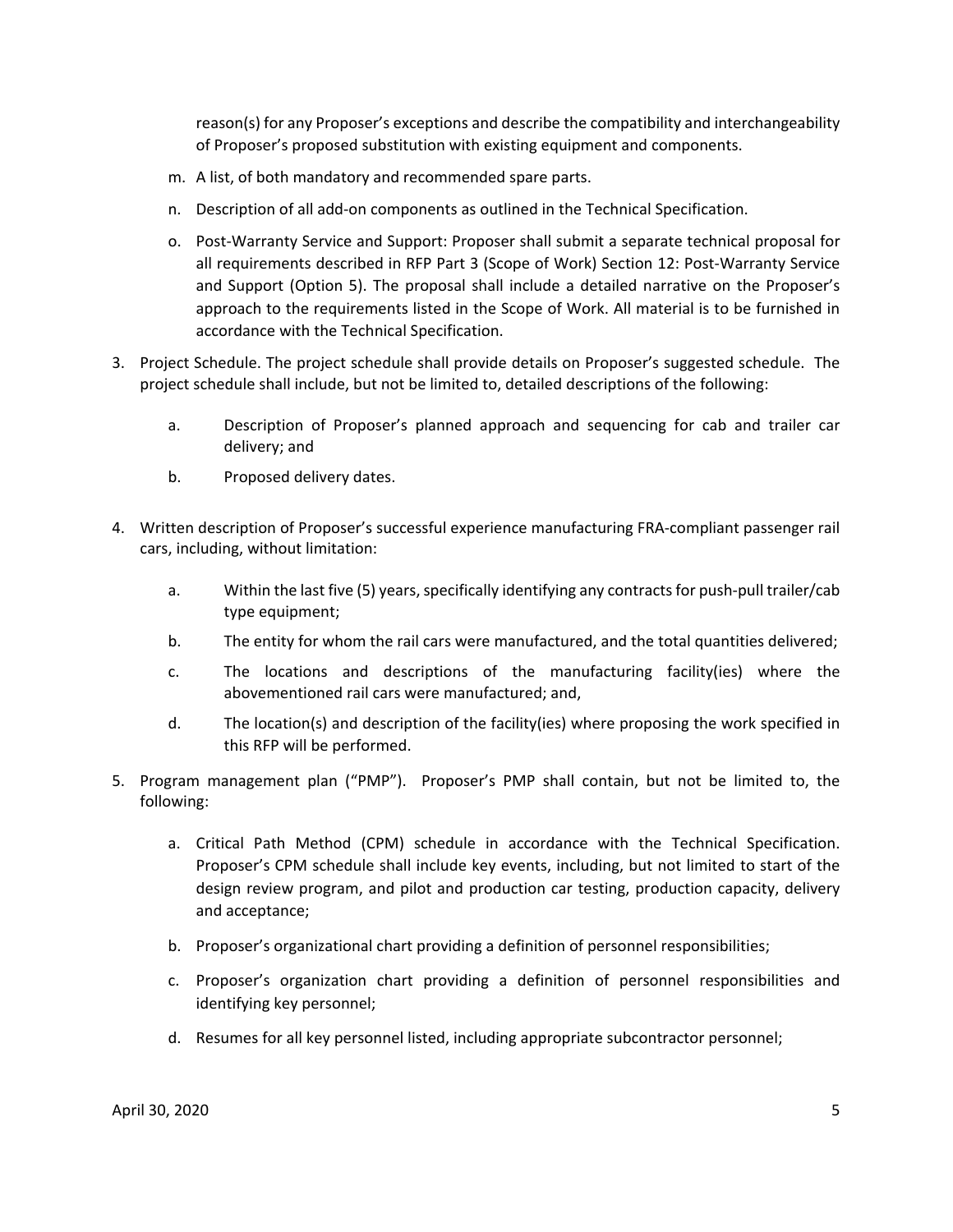- e. Description of the design team organization showing the management structure, various disciplines, and the interface among the disciplines;
- f. Description of the design responsibility of the Proposer and major subcontractors (by name), and how the design work will interface among these groups;
- g. Description of the approach for systems integration as required by the equipment being purchased, including Proposer's internal staff responsible for managing and assuring the integration of all systems into the total car design;
- h. The Proposed location(s) and staffing of Proposer's program management office, manufacturing plant and final assembly plant, and with respect to each, description of the activities to be performed at these locations, and how activities and management responsibilities will be coordinated among these facilities;
- i. Description of Proposer's planned approach for configuration management and safety certification of critical components, systems and subsystems, and the process to include technical changes into pre‐delivery production cars, retrofit of delivered cars and required changes to maintenance and parts catalogs;
- j. Description of the necessary technical capability to perform the work as described;
- k. Statement that Proposer has the capacity to manufacture the rail cars specified in this RFP within the time specified;
- l. Description of Proposer's approach to project management with respect to the work required under this RFP;
- m. Percentages of project materials sourced in both Connecticut and the United States; and
- n. Percentages of work to be performed in both Connecticut and the United States.
- 6. Quality Assurance Program. Proposers shall submit a Quality Assurance Program, including approach, organization, sample procedures, sample documentation, and feedback mechanisms. Particular attention shall be paid to describing Proposer's quality control/quality assurance role at the final assembly site.
- 7. Price Proposal. Proposers must include pricing within their Proposals by:
	- a. Completing the Price Proposal Form provided in Part 6 of the RFP, in accordance with all instructions and requirements. Prices shall be provided in both numerical and written word formats.
	- b. Pricing for base order. Proposer to provide pricing for the base order rail cars, including site support, warranty, and all deliverables.
	- c. Pricing for add‐on components. Proposer shall provide per unit pricing for the following add‐ on components: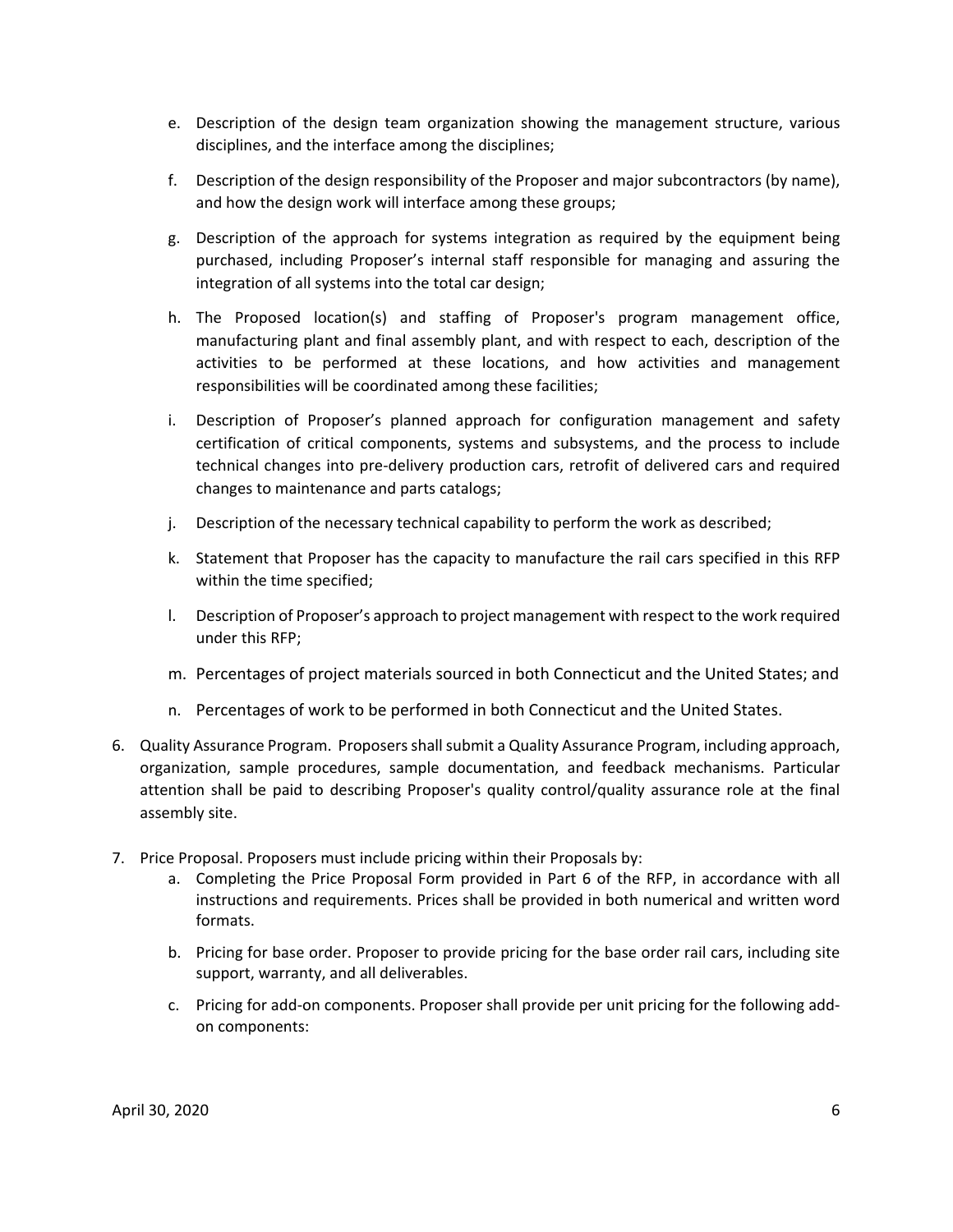- i. Side Door Status Indicators in accordance with Chapter 8.12 of the Technical Specification.
- ii. Forbo Flotex Flooring in accordance with Chapter 9.06.03 of the Technical Specification.
- iii. Automatic Passenger Counting System in accordance with Chapter 12.05.09 of the Technical Specification.

If CTDOT elects to include any of these add-on components in the rail car design, the Proposer's unit price for the applicable add‐on component(s) will be added to the unit price of all rail cars, including the base order rail cars, and if any so exercised, the option rail cars.

- d. Pricing for Option Work. Proposer shall provide pricing for the following options that may be exercised by CTDOT:
	- i. Option 1: Provision of eight (8) trailer cars and four (4) cab cars in accordance with Part 3, Scope of Work.
	- ii. Option 2: Provision of twelve (12) trailer cars and three (3) cab cars in accordance with Part 3, Scope of Work.
	- iii. Option 3: Provision of thirteen (13) trailer cars and two (2) cab cars in accordance with Part 3, Scope of Work.
	- iv. Option 4: Provision of twenty‐six (26) trailer cars and four (4) cab cars in accordance with Part 3, Scope of Work.
	- v. Option 5: Initial ten‐year period of Post‐Warranty Service and Support in accordance with Part 3, Scope of Work.
	- vi. Option 6: Second ten‐year period of Post‐Warranty Service and Support in accordance with Part 3, Scope of Work.
- e. Proposer shall furnish a list, including prices for capital spare parts.
- f. Submitting the completed original and two (2) copies of the Price Proposal Form and supporting documentation in a sealed envelope labeled (paper version) and as a separate PDF file named (electronic version) "Price Proposal." The Price Proposal Form and supporting documentation does **not** count toward the Proposal page limitation.
- 8. Bonding: With its Proposal, Proposer shall submit proof of bonding commitments certifying that Proposer is capable of meeting all bonding requirements set forth in the Contract. Bonding commitment documentation will not be counted toward Proposal page limitation. Failure to submit bond commitment documentation satisfactory to CTDOT, may result in your Proposal being deemed nonresponsive and remove it from the evaluation process, at CTDOT's sole discretion. If Proposal is selected for award by CTDOT, Contractor shall provide updated bond commitment documentation pursuant to the Contract. Failure to submit such updated documentation to CTDOT's satisfaction may result in CTDOT revoking the award and re‐awarding to next highest scoring Proposer.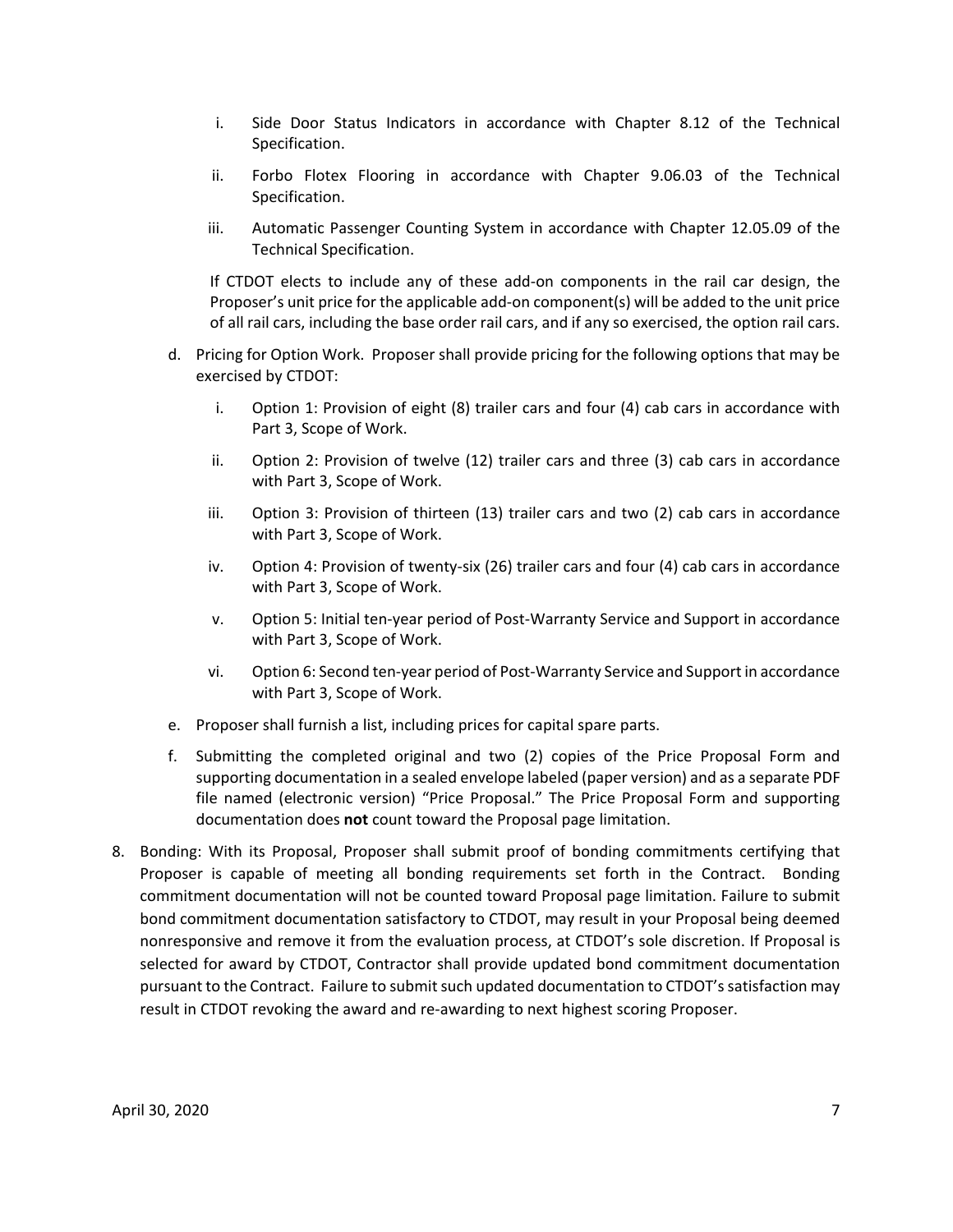- 9. Forms: The following forms shall be completed, properly signed and submitted as part of the Proposal, but will **not** count towards the page limitation:
	- a. State of Connecticut Office of Policy and Management ("OPM") Ethics Form 5; and
	- b. OPM Form 7.

Both forms are available at: http://www.ct.gov/opm/cwp/view.asp?a=2982&q=386038&opmNav\_GID=1806

### **G. PROPOSAL EVALUATION**

The CTDOT selection committee will evaluate and score the Proposals submitted using a best value selection process, based on the combination of price and qualitative components. Qualitative components may include technical design, technical approach, quality of proposed personnel, and/or management plan. The best value selection is based upon consideration of a combination of technical and price factors to determine the Proposal deemed most advantageous and of the greatest value to CTDOT.

The evaluation will include a review of all Proposal submittals, required forms and certifications as detailed in Table 2 below.

The evaluation criteria and the maximum number of points awarded by the selection committee for each of the criteria are identified in the Table 2 below.

# **Table 2: Proposal Evaluation Criteria**

| <b>Evaluation Criteria</b>    |                                       | <b>Maximum Points</b> |
|-------------------------------|---------------------------------------|-----------------------|
| А.                            | <b>Business Information / History</b> | 10                    |
| В.                            | Technology                            | 10                    |
| C.                            | <b>Economic Recovery</b>              | 20                    |
| D.                            | Qualifications                        | 10                    |
| Ε.                            | Service/Warranty                      | 10                    |
| F.                            | Price <sup>1</sup>                    | 20                    |
| G.                            | Schedule                              | 20                    |
|                               |                                       |                       |
| "Total Score" (A+B+C+D+E+F+G) |                                       |                       |

*1 – The Price Proposal with the lowest total Base Order Pricing will receive the maximum of twenty (20) points. The remaining higher priced Proposals will receive fewer points based on the following formula: "Price Score" = Lowest proposed price for total cost ÷ proposed price for total cost X 20*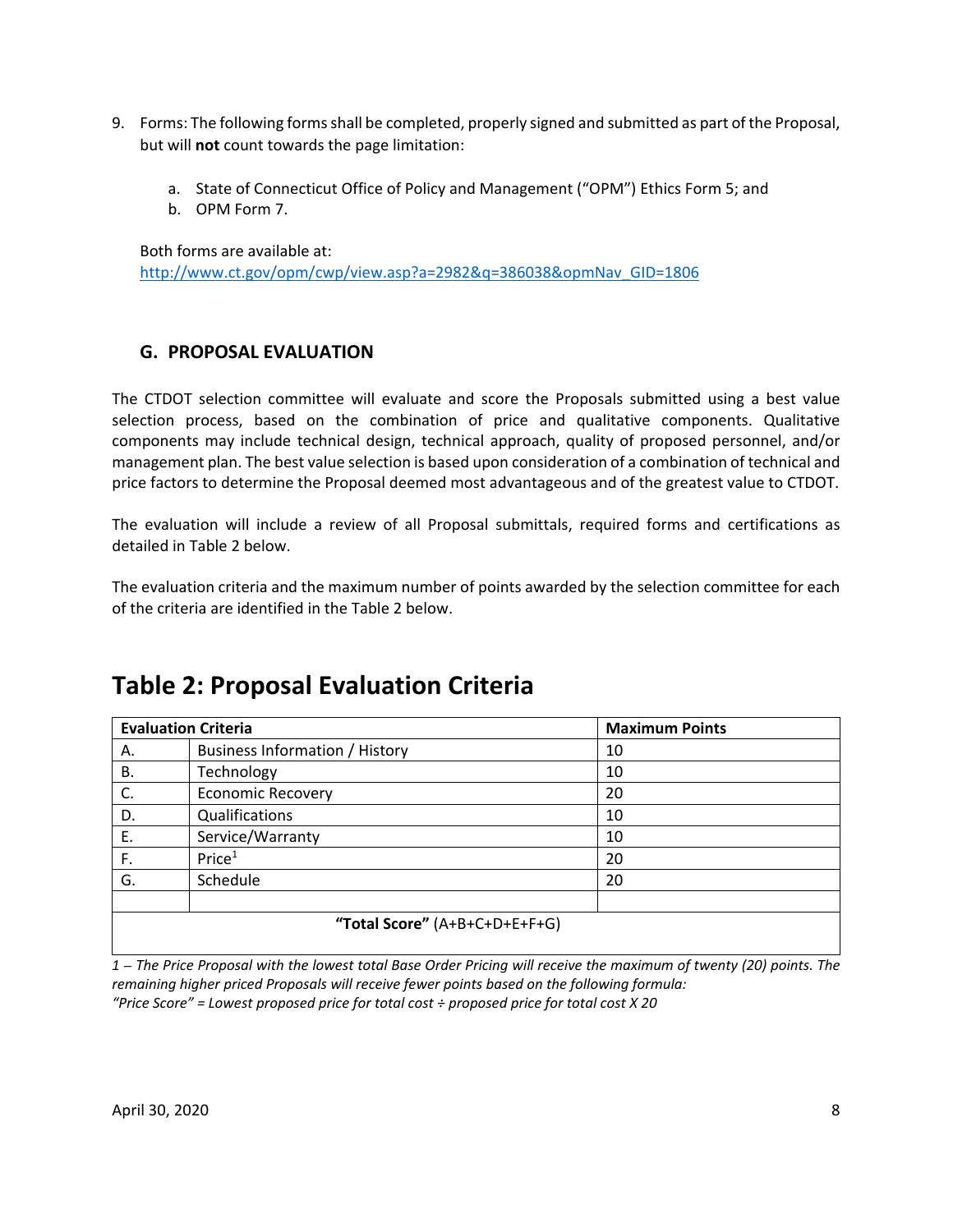CTDOT at its sole discretion will select Proposer with the highest Total Score to progress to the post‐ selection process.

#### **H. POST‐SELECTION PROCESS**

- 1. Negotiations and Modification of Contract Documents
	- a. CTDOT may conduct negotiations with the selected Proposer regarding any remaining issues pertaining to scope, schedule, financing, or other items as needed to complete the negotiation process.
	- b. CTDOT will make such modifications to the Contract as it may determine, in the exercise of its sole discretion, to be necessary to fully incorporate the negotiated terms, to correct any inconsistencies, ambiguities, or errors that may exist, and to clarify Contract terms, including technical requirements, if any such changes are needed or desired by CTDOT in its sole discretion.
	- c. If, at CTDOT's sole discretion, it determines that the selected Proposer is not responsive to the negotiation process, or that the parties will be unable to reach a mutually‐acceptable Contract, CTDOT may terminate negotiations with the selected Proposer. At CTDOT's sole discretion, negotiations may also be terminated if negotiations are not concluded or acceptable progress made within thirty (30) days after selection of the selected Proposer. CTDOT, at its sole discretion, will then continue the process of negotiation with the next highest-ranked Proposer until CTDOT either successfully negotiates the Contract or cancels the selection process.
- 2. Execution of the Contract and Delivery of Required Documents
	- a. Within ten (10) business days of the date of the delivery of the finalized Contract by CTDOT to the selected Proposer, or other period of time as may be established by CTDOT in writing, the selected Proposer must execute two (2) originals of the Contract and any associated documents, and return them to the CTDOT Rail Administrator along with other required submittals, including:
		- i. Insurance certificate(s) evidencing the required insurance and insurance coverages required pursuant to the Contract;
		- ii. Any required updates to the bonding commitment documentation; and
		- iii. Required OPM Ethics and Nondiscrimination forms.
	- b. Within 20 days of NTP, the selected Proposer must provide all bonding required pursuant to the Contract.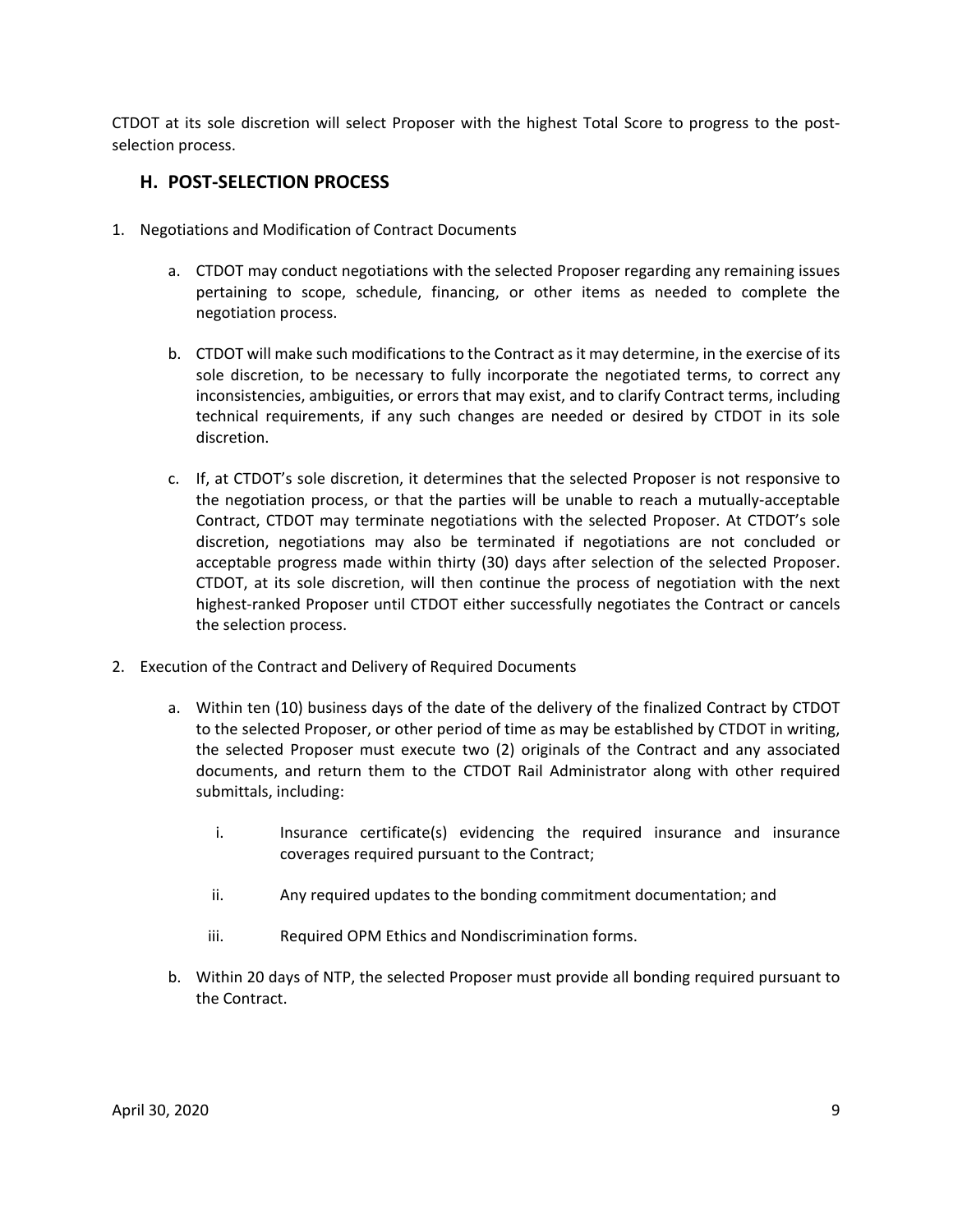c. In the event the selected Proposer fails to meet the deadline or fails to submit the required documentation described in this section, CTDOT may, at its sole discretion and without limitation, eliminate the selected Proposer from further consideration.

### **I. NOTICES AND ADDITIONAL REQUIREMENTS**

- 1. If there is a Small Business Enterprise ("SBE") set‐aside percentage assigned, such percentage and associated requirements are set forth in the Contract.
- 2. In accordance with Connecticut General Statutes ("CGS") § 4-252 and § 4a-81, firms submitting a Proposal, if selected, must complete the OPM Ethics Form 1 (Gift and Campaign Contribution Certification), Form 5 (Consulting Agreement Affidavit), and Form 7 (OPM Iran Certification Form 7) prior to the Contract execution. Any Proposer that does not complete the forms shall be disqualified. Further information on these requirements can be obtained online at http://www.ct.gov/opm/ via the Forms link and the Ethics Affidavits & Certifications for State Contracts link.
- 3. For all State contracts, as defined in CGS  $\S$  9-612(f)(1) having a value in a calendar year of fifty thousand dollars (\$50,000) or more or a combination or series of such agreements or contracts having a value of one hundred thousand dollars (\$100,000) or more, the authorized signatory of the Proposal expressly acknowledges receipt of the State Elections Enforcement Commission's Notice titled "Notice to Executive Branch State Contractors and Prospective State Contractors of Campaign Contribution and Solicitation Limitations" (hereinafter, solely for the purposes of this section J(3), referred to as "Notice") advising State contractors of State campaign contribution and solicitation prohibitions, and will inform its principals of the contents of the Notice. The Notice can be found online at www.ct.gov/SEEC by clicking on the Forms link and then the Contractor Reporting Forms link. The Notice is hereby made a part of this RFP.
- 4. Prior to the execution of the Contract, the selected Proposer must submit to CTDOT its Affirmative Action Plan for any work performed in the United States.

# **J. CONDITIONS OF THE RFP PROCESS & RIGHTS RESERVED TO CTDOT**

- 1. Conformance with statutes ‐ Any Contract executed as a result of this RFP shall be in full conformance with the statutory requirements of the State of Connecticut ("State") and the Federal Government.
- 2. Ownership of Proposals ‐ All Proposals in response to this RFP are to be the sole property of CTDOT and are subject to the provisions of CGS § 1-210 (Freedom of Information Act).
- 3. Oral agreements ‐ Any alleged oral agreements or arrangements made by a Proposer with any agency or employee will be superseded by the written Contract.
- 4. Amending or canceling requests ‐ CTDOT reserves the right to amend or cancel this RFP prior to or after the submittal deadline, if it is in the best interests of CTDOT or the State, as determined by CTDOT in its sole discretion.
- 5. Rejection for misrepresentation CTDOT reserves the right to reject any Proposal that includes any misrepresentation.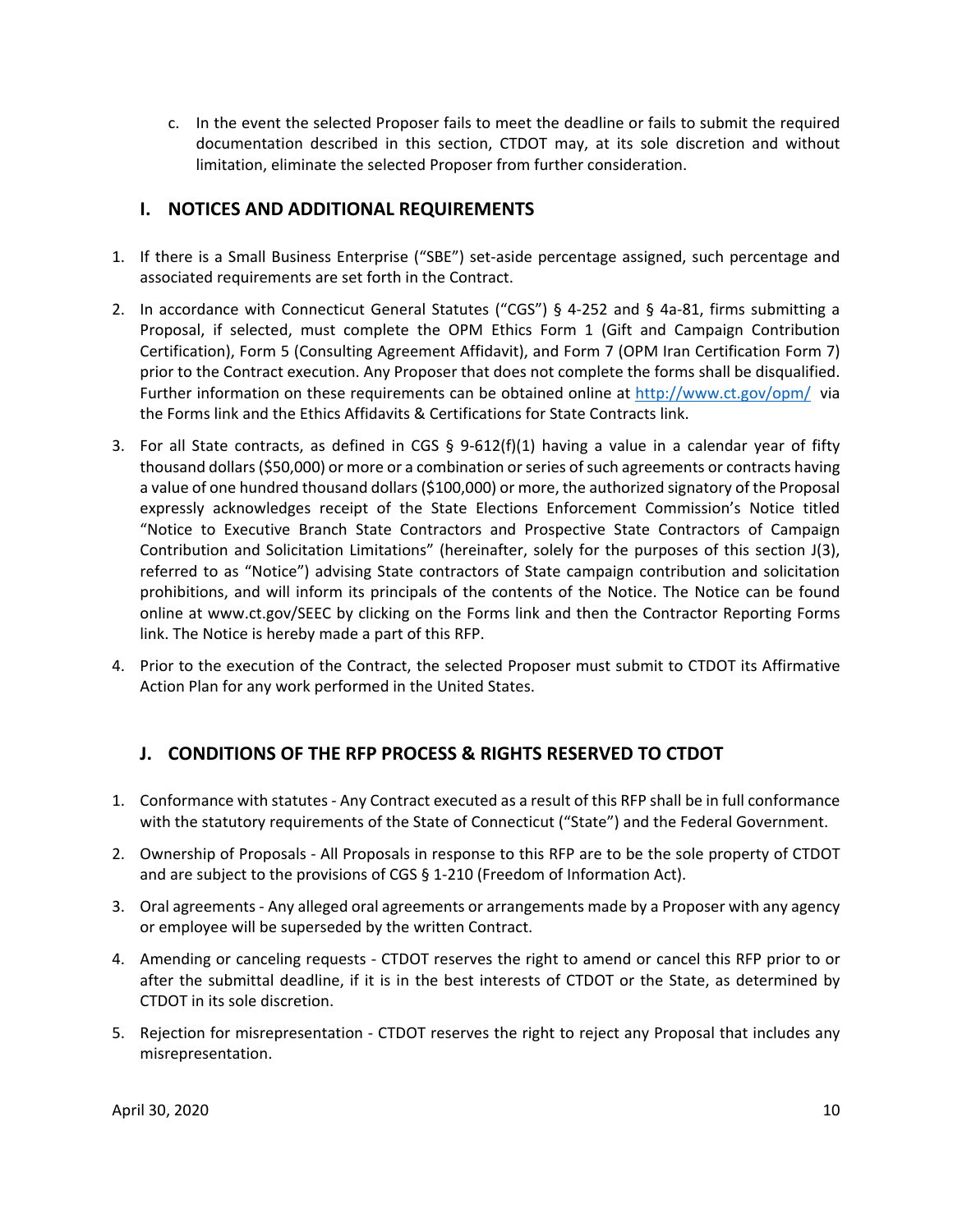- 6. Rejection for substantial incompletion CTDOT reserves the right to reject without evaluating and scoring any Proposal which is substantially incomplete, as determined by CTDOT in its sole and reasonable discretion.
- 7. CTDOT's clerical errors CTDOT reserves the right to correct inaccuracies resulting from its clerical errors in this RFP.
- 8. Rejection of qualified Proposals ‐ Proposals are subject to rejection in whole or in part if they limit or modify any of the terms and/or specifications of the RFP.
- 9. Changes and Clarifications to Proposal ‐ No additions or changes to the original Proposal will be allowed to be submitted by Proposers after the RFP deadline except as may be allowed in implementing this Part 1. While such additions or changes are not permitted, DOT reserves the right to request clarifications on the Proposals, which Proposer must provide, at Proposer's expense, in order to continue in the RFP process.
- 10. Collusion ‐ By submitting a Proposal, Proposer represents that its Proposal is not made in connection with any competing Proposer submitting a separate Proposal, and its Proposal is in all respects fair and has not been subject to collusion or fraud. Proposer further represents that Proposer did not participate in the RFP development process, had no knowledge of the specific contents of the RFP prior to its issuance, and that no employee of the agency participated directly or indirectly in Proposer's Proposal preparation.
- 11. Suspension or Debarment Proposer acknowledges and agrees that suspended or debarred contractors, subcontractors, suppliers, materialmen, lessors or other vendors may not submit proposals for a State contract or subcontract during the period of suspension or debarment regardless of their anticipated status at the time of contract award or commencement of work.
	- a. The signature on the Proposal by the Contractor shall constitute certification that to the best of its knowledge and belief Proposer or any person associated therewith in the capacity of owner, partner, director, officer, principal investigator, project director, manager, auditor, or any position involving the administration of Federal or State funds:
		- i. Is not presently debarred, suspended, proposed for debarment, declared ineligible, or voluntarily excluded from covered transactions by any Federal department or agency;
		- ii. Has not, within the prescribed statutory time period preceding the submission of its Proposal been convicted of or had a civil judgment rendered against him/her for commission of fraud or a criminal offense in connection with obtaining, attempting to obtain, or performing a public (Federal, State or local) transaction or contract under a public transaction, violation of Federal or State antitrust statutes or commission of embezzlement, theft, forgery, bribery, falsification or destruction of records, making false statements, or receiving stolen property;
		- iii. Is not presently indicted for or otherwise criminally or civilly charged by a governmental entity (Federal, State or local) with commission of any of the offenses enumerated in paragraph (a)(ii) of this certification; and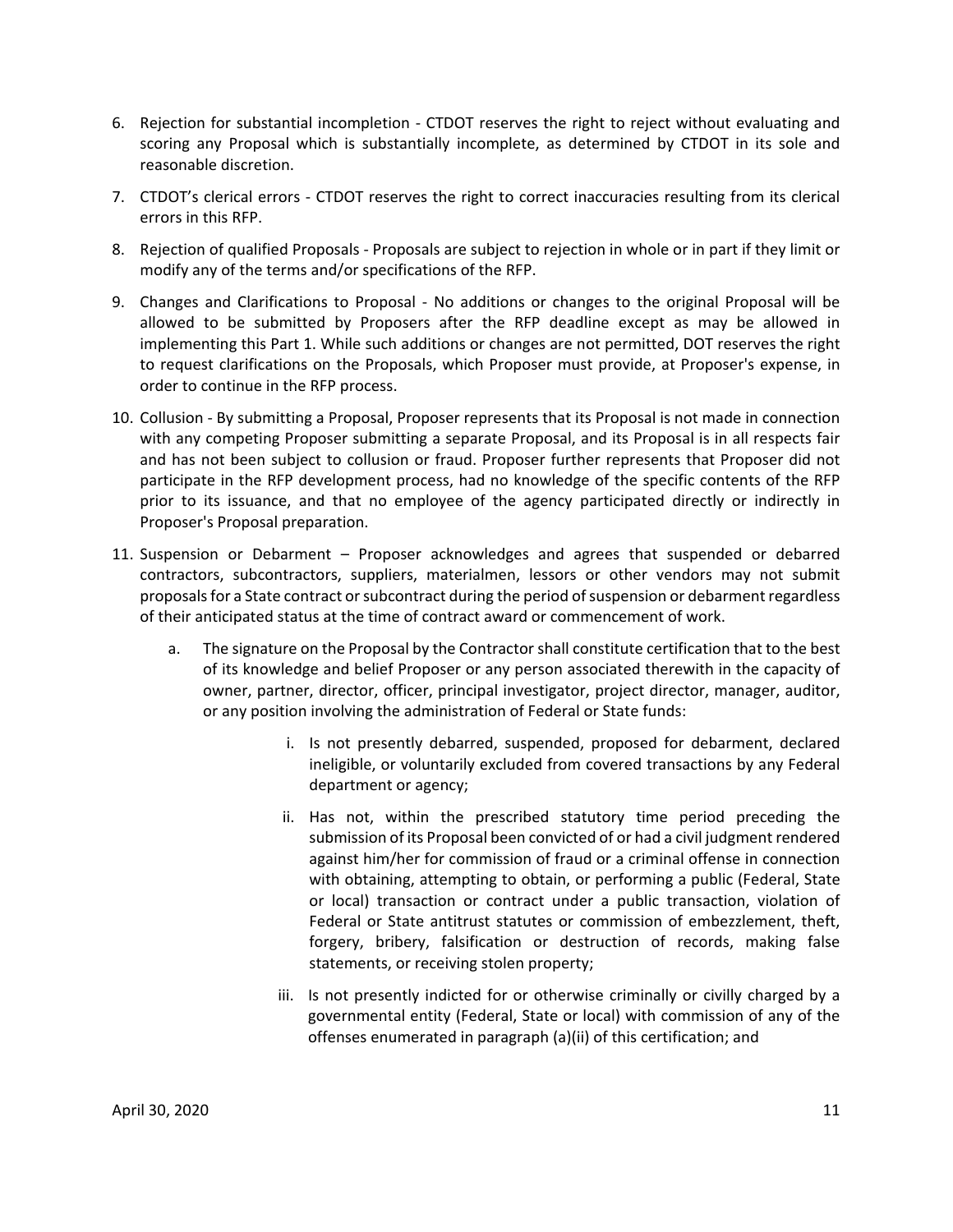- iv. Has not, within a five‐year period preceding the submission of its Proposal, had one or more public transactions (Federal, State or local) terminated for cause or default.
- b. Where Proposer is unable to certify to any of the statements in this certification, such Proposer shall attach an explanation to its Proposal.
- c. Proposer agrees to ensure that the following certification be included in each subcontract for Work under the Contract to which it enters, and further, to require said certification to be included in any subcontracts, sub‐subcontracts and purchase orders that its subcontractor enters into for Work under the Contract:
	- i. The prospective subcontractors, sub‐subcontractors participants certify, by submission of its/their proposal, that neither it nor its principals are presently debarred, suspended, proposed for debarment, declared ineligible, or voluntarily excluded from participation in this transaction by any Federal department or agency.
	- ii. Where the prospective subcontractors, sub‐subcontractors participants are unable to certify to any of the statements in this certification, such prospective participant shall attach an explanation to this proposal.
- 12. CTDOT reserves the right to award the Work in part, to reject any and all Proposals in whole or in part, and to waive defects, irregularities, and omissions if, in its sole judgment, the best interest of the State will be served.
- 13. CTDOT reserves the right to modify, add to, or delete anything in this RFP at any time during the selection process and/or the negotiation process, when it is deemed by CTDOT to be in the best interest of the State to do so.
- 14. CTDOT reserves the right to:
	- a. Award the Contract to Proposer with the highest Total Score;
	- b. Negotiate a final Contract with that highest scoring Proposer if, in the CTDOT's sole discretion, negotiations are necessary;
	- c. Enter negotiations with the second highest scoring Proposer if CTDOT cannot reach agreement with that highest scoring Proposer; Repeat this process, if necessary, with other Proposers;
	- d. Cancel this process and/or initiate a new RFP process; and
	- e. Correct any inconsistencies, ambiguities, or errors that may exist in the Scope of Work or Contract and to clarify Contract terms, including technical requirements, if any such changes are needed or desired by CTDOT.

#### **K. STANDARD RFP TERMS AND CONDITIONS**

1. All Proposals shall be signed by a person duly authorized to sign proposals on behalf of Proposer.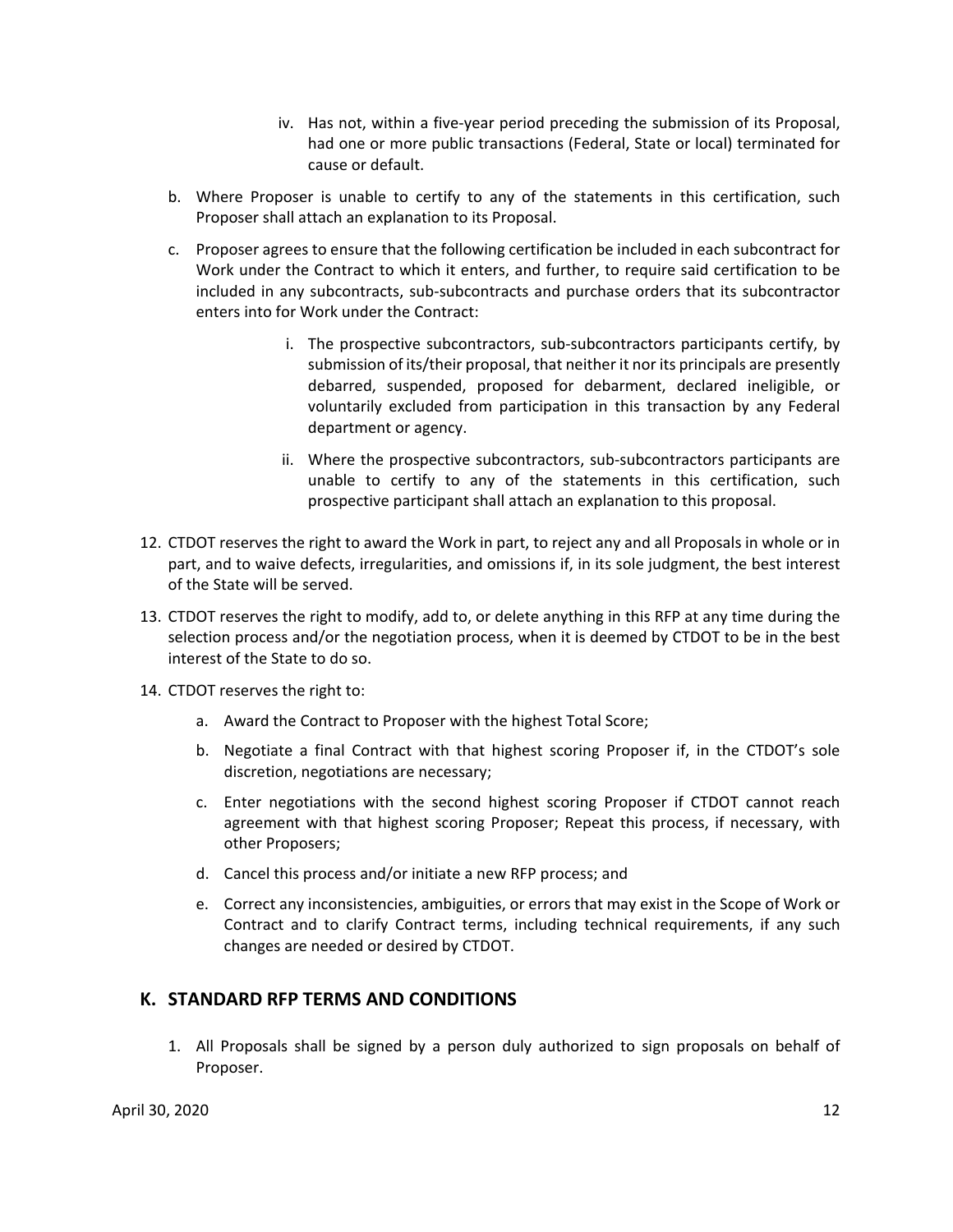- 2. Pursuant to CGS § 12‐412, the State is exempt from the payment of excise, transportation and sales taxes imposed by the Federal Government and/or the State. Such taxes must not be included in the Price Proposal.
- 3. As described below, the Commissioner of CTDOT may withhold from public disclosure any Proposal until the completion of the procurement process. However, upon receipt by CTDOT, the Proposal is considered a public record or file, subject to the Freedom of Information Act ("FOIA"). Accordingly, each Proposer shall identify any and all information that it considers to be confidential as proprietary or trade secret. Those particular sentences, paragraphs, pages or sections that Proposer believes to be proprietary or trade secret shall be specifically and clearly identified as such. Each Proposer seeking to claim an exemption for a trade secret or proprietary information must provide a convincing explanation and rationale consistent with the law sufficient to justify treating the identified information as proprietary or trade secret under CGS §1‐210(b), including the representation that such information is not already in the public domain. The rationale and explanation shall be stated in terms of the prospective harm to the competitive position of Proposer that would result if the identified material were to be released and set forth the reasons it believes the material is legally exempt from release pursuant to FOIA. If Proposer indicates that certain documentation is submitted in confidence, by specifically and clearly marking said documentation as CONFIDENTIAL, CTDOT will first review such claims to make sure they are consistent with FOIA (that is, the documentation is actually a trade secret or commercial or financial information and not required by statute), and if so, will endeavor to keep said information confidential to the extent permitted by law. See, e.g. CGS §, s 1-210(b)(5)(A-B). The final administrative authority deciding whether to release or exempt any or all material so identified rests solely with CTDOT; subject to adjudication by the Freedom of Information Commission (FOIC) should Proposer's claim of proprietary or trade secret information be challenged. CTDOT, however, has no obligation to initiate, prosecute or defend any legal proceeding or to seek a protective order or other similar relief to prevent disclosure of any information that is sought pursuant to a FOIA request. Should CTDOT withhold such documentation from a FOIA requester and a complaint is brought to the FOIC, Proposer shall have the burden of cooperating with CTDOT in defense of that action and in terms of establishing the applicability of any FOIA exemption in any proceeding where it is an issue. In no event shall CTDOT or the State have any liability for the disclosure of any documents or information in its possession which the State or CTDOT believes are required to be disclosed pursuant to FOIA or other requirements of law.

By submitting a Proposal, each Proposer agrees that the State may reveal any trade secret materials contained in such Proposal to all staff and officials involved in the selection process, and to any outside consultants, legal counsel or other third parties who serve on the evaluation committee or who are hired to assist in the selection process. Each such individual who receives such information will be required to sign a confidentiality form. Furthermore, each Proposer agrees to indemnify and hold harmless the State and each of its officers, employees, consultants, counsel and agents from all costs, damages and expenses incurred in connection with CTDOT refusing to disclose any material that Proposer has designated as a trade secret or proprietary. Any Proposer that designates its entire proposal as a trade secret or proprietary may be disqualified by the CTDOT, in its sole discretion.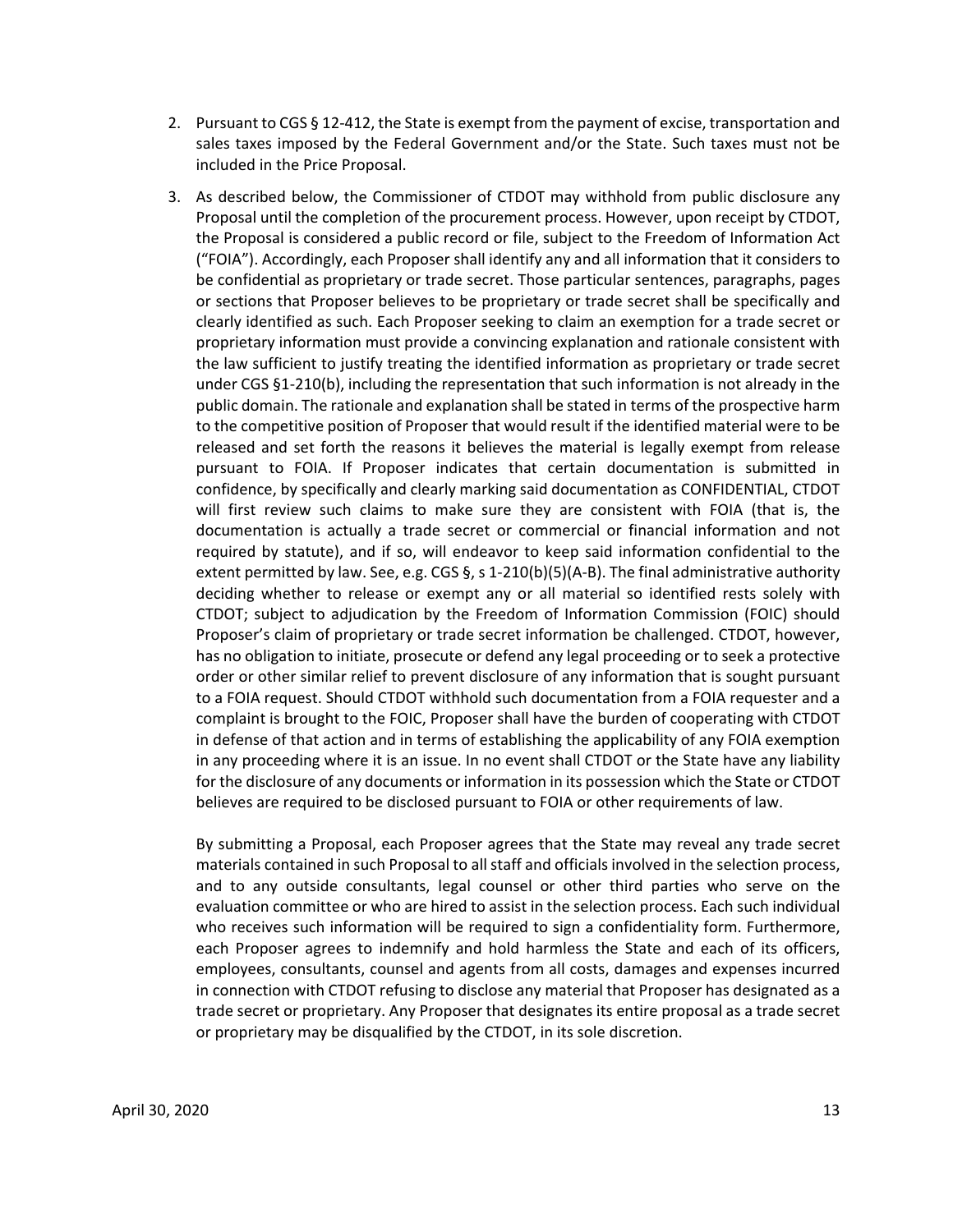Subject to any particular FOIA request that may be made pursuant to CGS  $\S$  1-210(b) (24), the Commissioner of CTDOT may (subject to the balancing test required by CGS § on 1‐210(b)(24)) withhold from disclosure the Proposal until the Contract contemplated by this RFP has been executed or when negotiations for the award of such agreement have ended, whichever occurs earlier.

CGS § 1-210(b)(24) provides that nothing in FOIA shall be construed to require the disclosure of:

"Responses to any request for proposals or bid solicitation issued by a public agency or any record or file made by a public agency in connection with the contract award process, until such contract is executed or negotiations for the award of such contract have ended, whichever occurs earlier, provided the chief executive officer of such public agency certifies that the public interest in the disclosure of such responses, record or file is outweighed by the public interest in the confidentiality of such responses, record or file."

- 4. Performance bonds are required, as more particularly described in the Contract. Bonds must meet the following requirements: Corporation - must be signed by an official of the corporation, with the signature placed above their official title and the corporate seal affixed over the signature; Firm or Partnership - must be signed by all the partners and indicate they are "doing business as"; Individual ‐ must be signed by the owner and indicated as "Owner". The surety company executing the bond or countersigning must be licensed in Connecticut, and the bond must be signed by an official of the surety company with the corporate seal affixed over his or her signature. Signatures of two witnesses for both the principal and the surety must appear on the bond. Power of attorney for the official signing the bond for the surety company must be submitted with the bond.
- 5. CGS  $\S$  4a-81 requires that this solicitation include a notice of the consulting affidavit requirements described in the statute. Accordingly, pursuant to CGS § 4a‐81, Proposers are notified as follows:
	- a. No state agency or quasi‐public agency shall execute a contract for the purchase of goods or services, which contract has a total value to the State of fifty thousand dollars or more in any calendar or fiscal year, unless the state agency obtains the written affidavit described in subsection (b) of this section.
	- b. (1) The chief official of Proposer awarded a contract described in subsection (a) of this section or the individual awarded such contract who is authorized to execute such contract, shall attest in an affidavit as to whether any consulting agreement has been entered into in connection with such contract. Such affidavit shall be required if any duties of the consultant included communications concerning business of such state agency, whether or not direct contact with a state agency, State or public official or state employee was expected or made. "Consulting agreement" means any written or oral agreement to retain the services, for a fee, of a consultant for the purposes of (A) providing counsel to a contractor, vendor, consultant or other entity seeking to conduct, or conducting, business with the State, (B) contacting, whether in writing or orally, any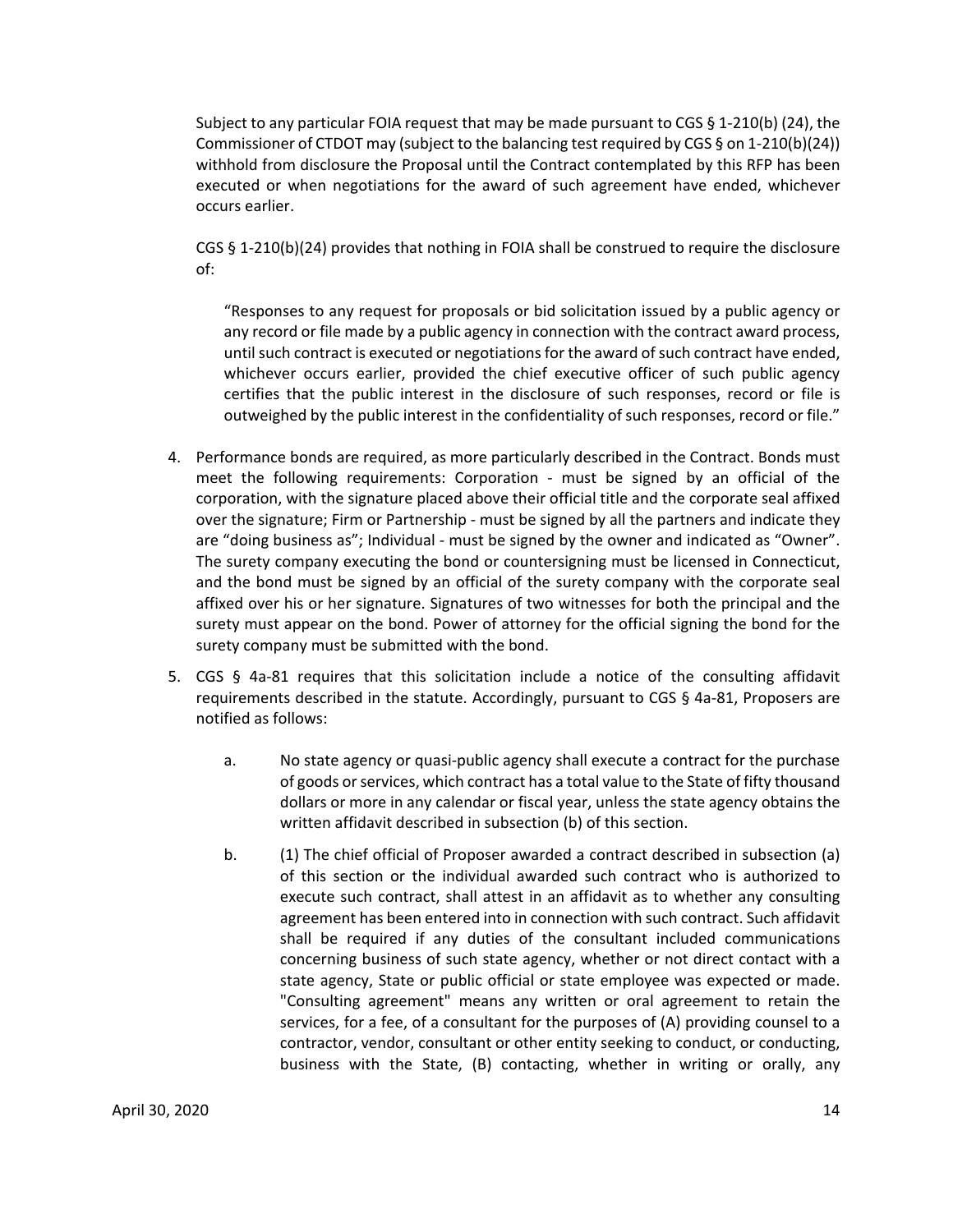executive, judicial, or administrative office of the State, including any department, institution, bureau, board, commission, authority, official or employee for the purpose of solicitation, dispute resolution, introduction or requests for information or (C) any other similar activity related to such contract. "Consulting agreement" does not include any agreements entered into with a consultant who is registered under the provisions of Chapter 10 of the CGS concerning the State's Codes of Ethics, as of the date such affidavit is submitted.

(2) Such affidavit shall be sworn as true to the best knowledge and belief of the person signing the certification on the affidavit and shall be subject to the penalties of false statement.

(3) Such affidavit shall include the name of the consultant, the consultant's firm, the basic terms of the consulting agreement, a brief description of the services provided, and an indication as to whether the consultant is a former State employee or public official. If the consultant is a former State employee or public official, such affidavit shall indicate his or her former agency and the date such employment terminated.

(4) Such affidavit shall be updated no later than thirty (30) days after the effective date of any such change contained in the most recently filed affidavit or upon submittal of any new Proposal, whichever is earlier.

- c. If a Proposer refuses to submit the affidavit required under subsection (b) of this section, then CTDOT shall not award the contract to such Proposer and shall award the contract to the next highest ranked Proposer or seek new Proposals.
- 6. CGS § 4‐252 requires that the RFP, of which these terms and conditions are a part, include a notice of the vendor certification requirements described in that statute. Accordingly, pursuant to the CGS § 4‐250, vendors are notified as follows:
	- a. The terms "gift," "quasi-public agency," "state agency," "large state contract," "principals and key personnel" and "participated substantially" as used in this section shall have the meanings set forth in CGS § 4‐252.
	- b. No state agency or quasi‐public agency shall execute a large state contract unless the state agency or quasi‐public agency obtains the written certifications described in CGS § 4‐522. Each such certification shall be sworn as true to the best knowledge and belief of the person signing the certification, subject to the penalties of false statement.
	- c. Any principal or key personnel of the person, firm or corporation submitting a bid or proposal for a large State contract shall certify on such forms as the State shall provide:
		- i. That no gifts were made by  $(A)$  such person, firm, corporation,  $(B)$  any principals and key personnel of the person, firm or corporation, who participate substantially in preparing bids, proposals or negotiated State contracts, or (C) any agent of such person, firm, corporation or principals and key personnel, who participates substantially in preparing bids, proposals or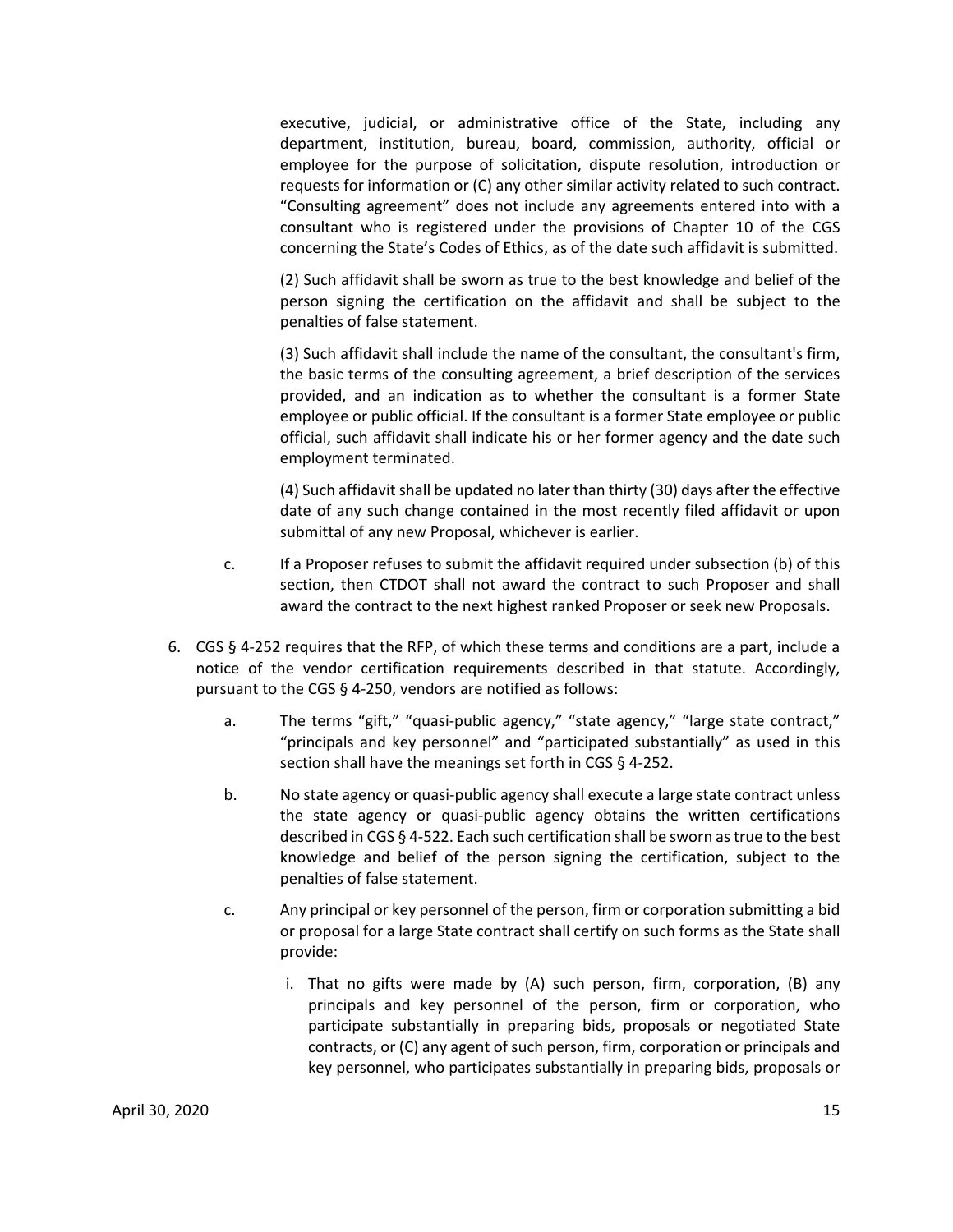negotiating State contracts, to (a) any public official or State employee of the State agency or quasi-public agency soliciting bids or proposals for State contracts, who participates substantially in the preparation of bid solicitations or requests for proposals for State contracts or the negotiation or award of state contracts, or (b) any public official or State employee of any other State agency, who has supervisory or appointing authority over such State agency or quasi-public agency;

- ii. That no such principals and key personnel of the person, firm or corporation, or agent of such person, firm or corporation or principals and key personnel, knows of any action by the person, firm or corporation to circumvent such prohibition on gifts by providing for any other principals and key personnel, official, employee or agent of the person, firm or corporation to provide a gift to any such public official or state employee; and
- iii. That the person, firm or corporation is submitting bids or proposals without fraud or collusion with any person.
- d. Any bidder or Proposer that does not make the certification required under CGS § 4‐252 shall be disqualified and the State agency or quasi‐public agency shall award the contract to the next highest ranked Proposer or the next lowest responsible qualified bidder or seek new bids or proposals.
- e. Each state agency and quasi‐public agency shall include in the bid specifications or request for proposals for a large state contract a notice of the certification requirement of CGS § 4‐252.
- 7. With regard to a State contract as defined in CGS § 9-612 having a value in a calendar year of \$50,000 or more or a combination or series of such agreements or contracts having a value of \$100,000 or more, the authorized signatory to this submission in response to the State's solicitation expressly acknowledges receipt of the State Elections Enforcement Commission's notice advising prospective state contractors of state campaign contribution and solicitation prohibitions, and will inform its principals of the contents of the notice. See Schedule E of the Draft Contract (Part 5 of the RFP).
- 8. The successful Proposer must execute and deliver a nondiscrimination affidavit or resolution using the applicable form available from available from the website of the Office of Policy and Management at:

http://www.ct.gov/opm/cwp/view.asp?a=2982&q=390928&opmNav\_GID=1806 at the time that it executes the Contract. The execution and submittal of this affidavit or resolution is a condition precedent to CTDOT executing the Contract, unless the contractor is exempt from this statutory requirement, in which case the contractor must obtain a written waiver from the State's Commission on Human Rights and Opportunities.

9. This RFP is not an agreement and, alone, shall not be interpreted as such. Rather, this RFP only serves as the instrument through which Proposals are solicited. Part 5 of this RFP is a Draft Contract and it is included in this RFP for informational purposes only in order to show the agreement provisions that CTDOT requires for the Contract that may result from this RFP. The successful Proposer shall be bound by the terms and conditions of the Draft Contract, as